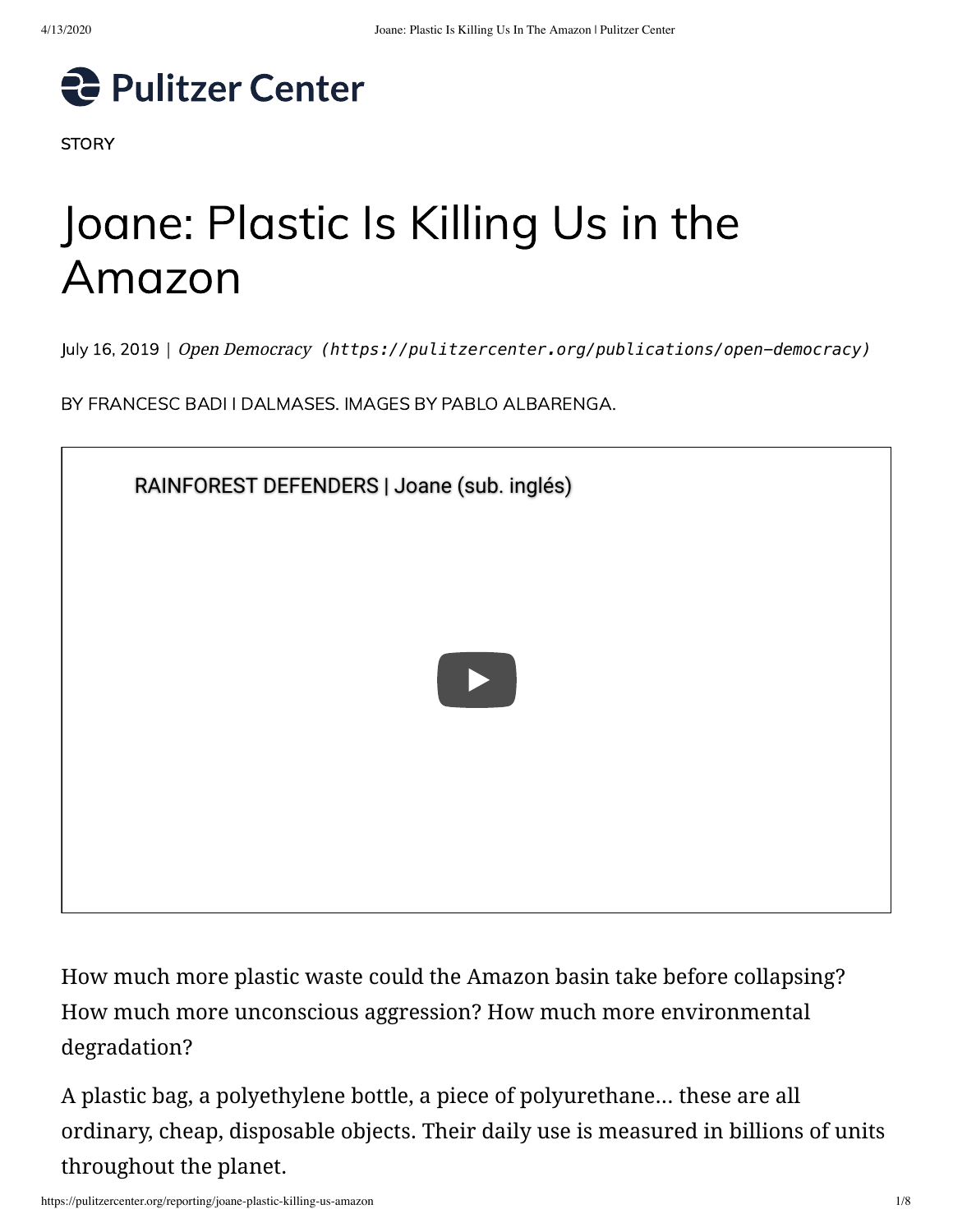However, after one single use, they are systematically abandoned in nature, where they impact catastrophically, especially when they multiply up to infinity, invade the territory, decompose into micro-plastics and pollute water. They end up killing the river fauna: fish, turtles, birds.

According to Earth Day Network, Brazil (https://www.earthday.org/2018/04/06/top-[20-countries-ranked-by-mass-of-mismanaged-plastic-waste/\)](https://www.earthday.org/2018/04/06/top-20-countries-ranked-by-mass-of-mismanaged-plastic-waste/) sadly ranks first – over the United States - in bad management of plastic waste in the Americas.

In far too many areas of the Low Tapajós, the plastic buildup in the environment is huge. Stopping this absurd trend and starting to reverse it is also a huge – but not impossible – task.

An example of this is to be found in Suruacá, a small community within the Tapajós-Arapiuns Extractive Reservation

(https://www.protectedplanet.net/reserva-extrativista-tapajos-arapiuns-extractivereserve)[, established by Decree S/N of November 6, 1998. There, something could](https://www.protectedplanet.net/reserva-extrativista-tapajos-arapiuns-extractive-reserve) begin to change if young people like 20-year-old Joane succeed in their efforts

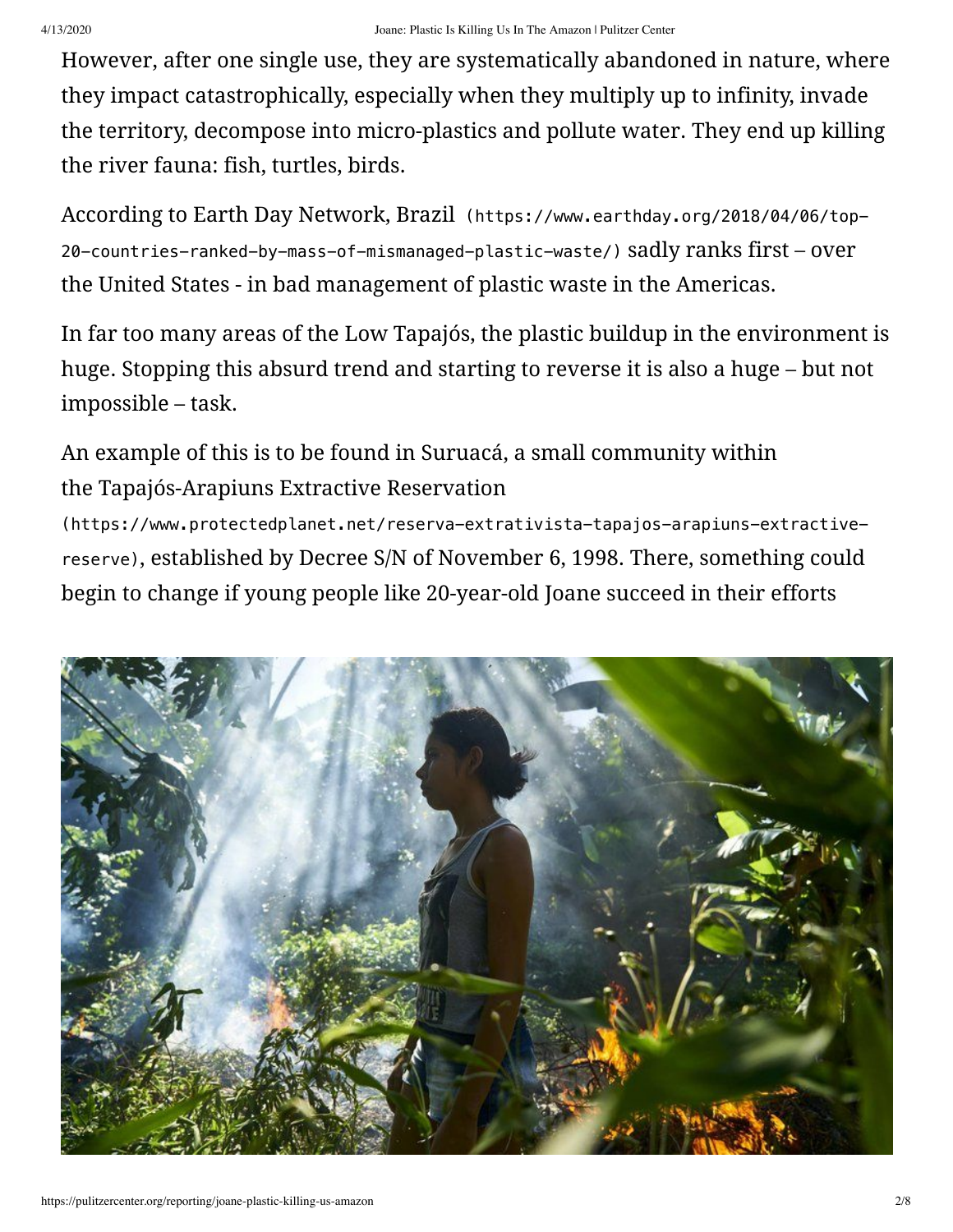Joane beside a bonfire used to burn plastic waste. Image by Pablo Albarenga. Brazil, 2019.

The Suruacá community was one of the first to become part of an extensive socioenvironmental regeneration program led by the non-governmental organization Projeto Saúde e Alegría [\(http://www.saudeealegria.org.br\)](http://www.saudeealegria.org.br/), based in Santarem, in the state of Pará.

Joane's community illustrates how a coherent community policy, applied consistently over time, has far-reaching transformative effects.

The challenge is, undeniably, a tremendous one. But the Suruacá community is sufficiently organized for an initiative such as stopping the omnipresence of plastic waste to prosper.

Joane's mother, who is a teacher at the local school, says that when she was a little girl her daughter enjoyed playing with plastic things: "She made small jewels with them, complements for the bathroom, and small pots for plants". Now, making the most of the awareness derived from environmental education, Joane has decided to take action in her community.

The situation began deteriorating when the community's food model started to change and, in a matter of a few decades, went from a diet based on native crops, fruits, fish, and fresh water from the wells and the river sources (the beautiful igarapés), to an exogenous diet, which includes canned and packaged products, soft drinks and bottled water.

Who knows if this situation will be reversed sometime in the future. It won't be easy. But meanwhile, conscious young leaders like Joane generate ideas, lead projects, set goals.

Joane, together with members of the Young Tapajonic Collective, which she helped to found, carried out recently an awareness-raising action aimed at creating an impact.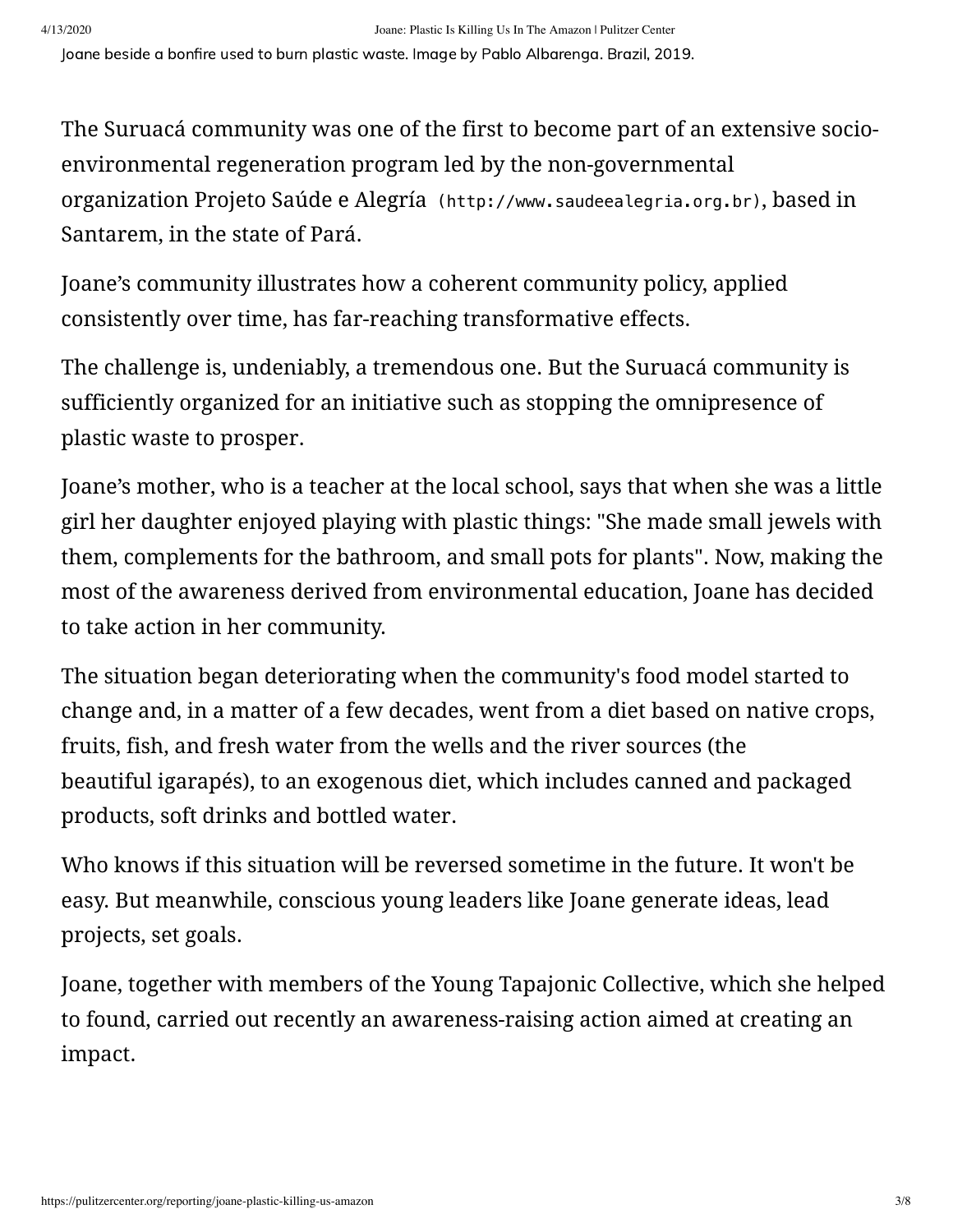An added problem to the waste generated by the community is the accumulation of plastic waste on the riverbanks coming from passing boats and from Alter do Chao, an emerging tourist resort right across the Tapajós. The wind and the currents drag the plastic waste to the shore, which every so often looks like a dumping site.

The action that Joane's group carried out consisted in drawing a gigantic Amazonian three-bridge boat on the shore with plastic waste and then taking an aerial picture of it. It was difficult to convince the community of the soundness of the idea, but when they saw the picture, they understood the reasoning behind it.

"The community coordinator thought that our action was going to harm the community because it would cast a negative light on it, for he believes that this is not Suruacá's problem, that it comes from outside". It took quite a lot of effort on the part of the young people to convince him, but in the end they succeeded basically when he saw the picture and realized the impact it would have on the prefecture and other administrative bodies and make them aware of the need to take urgent measures.

Even though the real problem is the lack of solid waste management policies on the part of the prefecture - which is responsible for this matter.

Joane gives prominence to the change in habits that she says she perceives in young people in the community. This is what really makes her happy, particularly when she also gets the approval of her mother and her grandmother, who are themselves fighter carriers of ancestral values, learned from past life practices, much closer to survival in a natural environment, and who see continuity and future in their activist daughter and grand-daughter.

Besides the problem of waste, there is the threat of fire. People in the community make bonfires in which they burn plastics and rubber, generating toxic dark smoke – "not the way to deal with waste", as Joane says. Yet, every family in Suruacá has its own special corner for lighting campfires.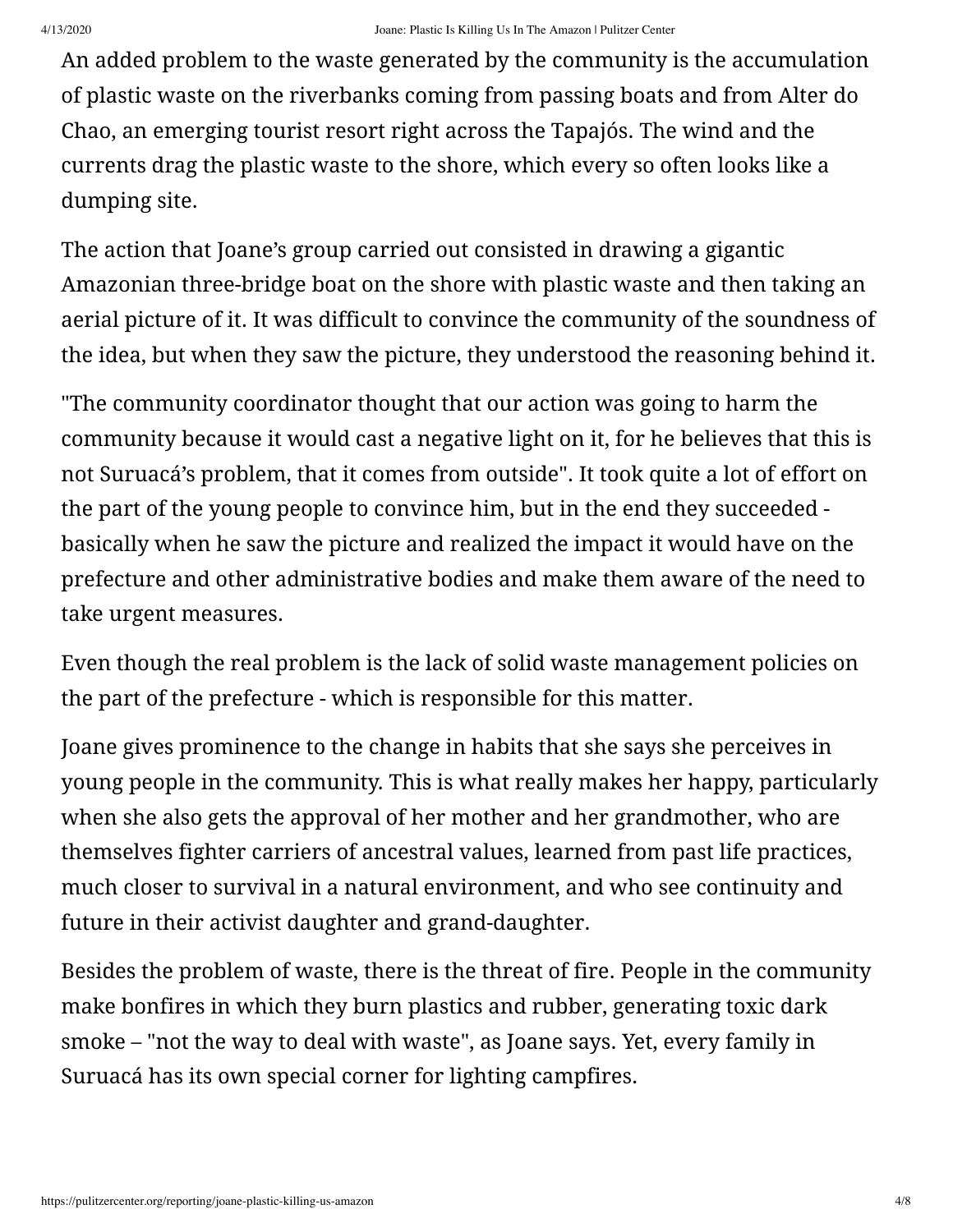

Joane with products from her village wrapped in plastic. Image by Pablo Albarenga. Brazil, 2019.

But then there are the big fires that some people light for the purpose of getting a plot of land for cultivation, which often result in forest fires. What is more, instead of reusing the plot - letting it rest for one year for the next harvest -, they burn another chunk of forest, and then another, and so they carry deforestation inexorably forward, often amplified by accidental fires. These practices have been going on for many decades and the cultural change needed to put an end to them and to the continuing depredation they entail will, no doubt, take time.

Despite her young age, Joane is determined to change things. She is thinking of putting into operation a new bio-digester. She is familiar with the design and knows its details well for she already built one elsewhere. This bio-digester, she explains, will generate gas for cooking and fertilizer for the vegetable gardens at the same time, as part of the very same cycle. "The next time I go to the city, I will buy the containers that are needed. If this works, surely the community will understand and end up adopting it". Her eyes shine with enthusiasm: it will surely be a great step forward.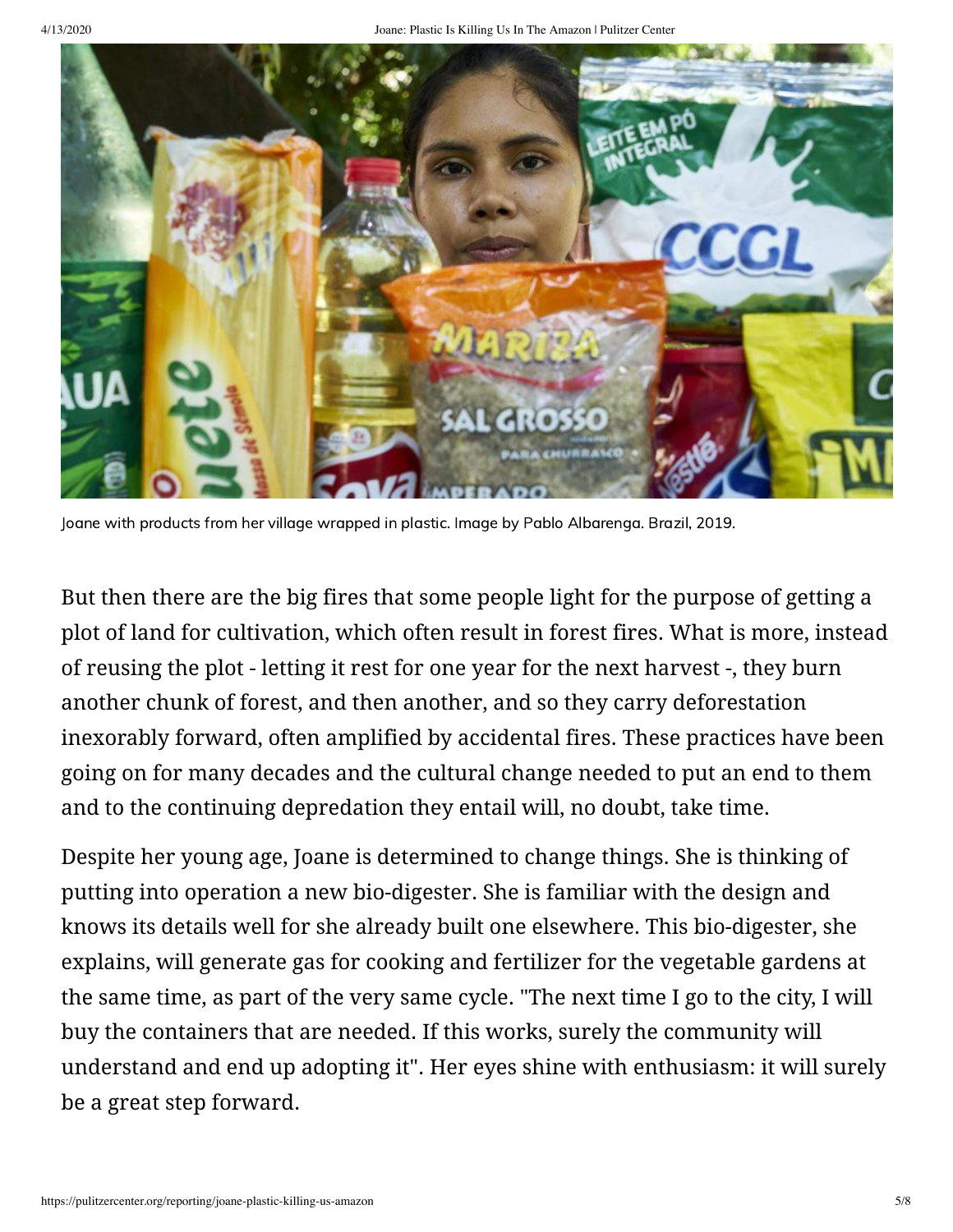As we go down a long wooden staircase in growing disuse that leads to the river shore to take some pictures, Joane tells us that she is convinced that more and more young people along the Tapajós River and beyond will end up joining in this type of initiatives. "There are people", says Joane, indignant, "who are possessed by a very strong desire to devour the jungle. Devour and devour. But the jungle is not infinite, and one day it will end".

But we can see a spark of hope in her eyes. Nothing would make her happier than seeing the jungle free of plastic waste, and the deadly fires extinguished.

These fires which not only consume the accumulated polymers and turn them into dark smoke in the patio of each neighbor of the Suruacá community, but devour the life of present and future generations.

To that Joane pits all the strength of her youth.

#### RELATED LESSON PLANS

- Exploring Youth Activism Against Plastic Pollution in the Amazon **[\(https://pulitzercenter.org/builder/lesson/exploring-youth-activism-against](https://pulitzercenter.org/builder/lesson/exploring-youth-activism-against-plastic-pollution-amazon-27288)plastic-pollution-amazon-27288)**
- Back to School: Catching up with the World **[\(https://pulitzercenter.org/builder/lesson/back-school-catching-world-26553\)](https://pulitzercenter.org/builder/lesson/back-school-catching-world-26553)**

See more lesson plans  $\rightarrow$  [\(https://pulitzercenter.org/builder\)](https://pulitzercenter.org/builder)



This Story is a part of: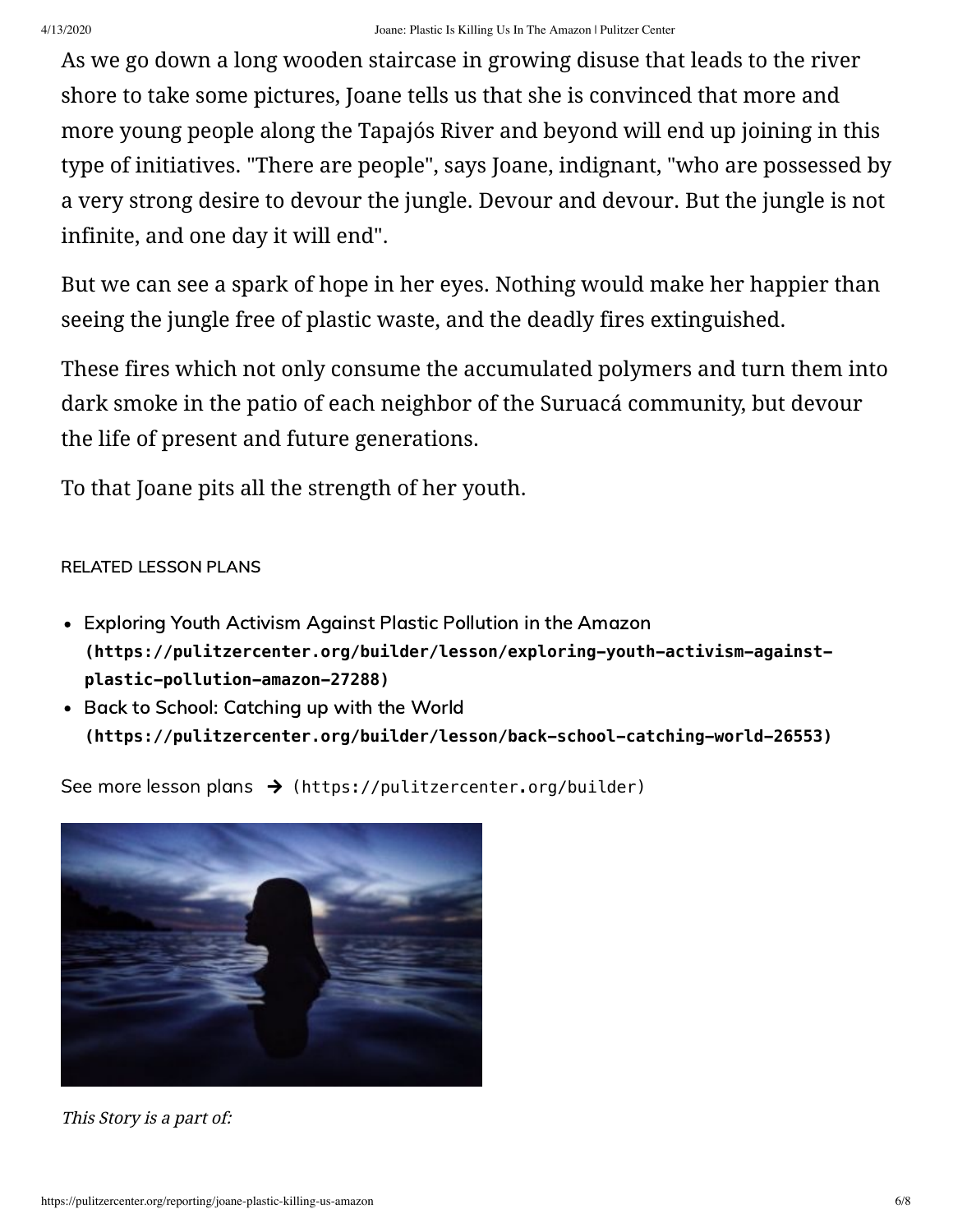# How Young Indigenous, Quilombola, and Riverine People from the Tapajós River Are Becoming Rainforest Defenders

[\(https://pulitzercenter.org/projects/how-young-indigenous-quilombola-and-riverine-](https://pulitzercenter.org/projects/how-young-indigenous-quilombola-and-riverine-people-tapajos-river-are-becoming-rainforest)

people-tapajos-river-are-becoming-rainforest)

RELATED EVENT

## CANCELED: 2020 Pulitzer Center-CUGH Film Festival

[\(https://pulitzercenter.org/event/canceled-2020-pulitzer-center-cugh-film-festival\)](https://pulitzercenter.org/event/canceled-2020-pulitzer-center-cugh-film-festival)

Sunday, April 19, 2020 - 6:30PM

Washington, DC

#### AUTHOR



### Grantee FRANCESC BADIA I DALMASES [\(https://pulitzercenter.org/people/francesc-badia-i-dalmases\)](https://pulitzercenter.org/people/francesc-badia-i-dalmases)

Francesc Badia i Dalmases is an International Affairs expert, journalist, political analyst and founder and director of democraciaAbierta, a global platform for Latin American voices and a section of...



Grantee PABLO ALBARENGA [\(https://pulitzercenter.org/people/pablo](https://pulitzercenter.org/people/pablo-albarenga)albarenga)

Pablo Albarenga (Montevideo, Uruguay, March 5, 1990) is an awarded Uruguayan documentary photographer whose work is mainly focused on indigenous and minority issues in Latin America. In 2016, he...

#### PUBLICATION

openDemocracy [\(https://www.opendemocracy.net/en/democraciaabierta/joane-plastic-](https://www.opendemocracy.net/en/democraciaabierta/joane-plastic-killing-us-amazon/)

killing-us-amazon/)